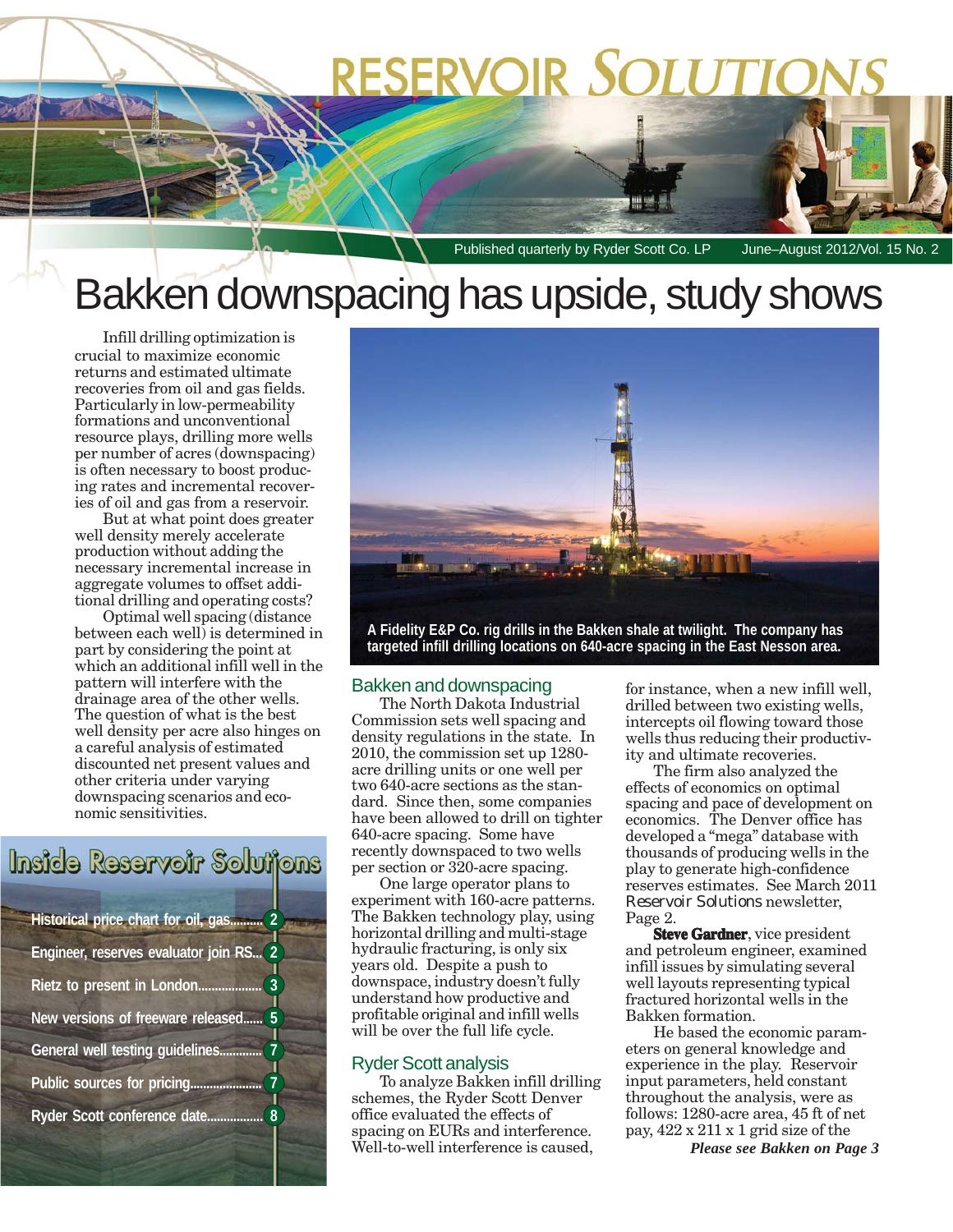

## Engineer and evaluator join RS, others promoted



**Hurtado**



**Siyatskiy**

A petroleum engineer and reserves evaluator recently joined Ryder Scott. **Dainee Hurtado** is a reservoir engineer in the Houston office. She has 10 years experience as a reservoir engineer and previously worked as a contractor at Ryder Scott.

Before that, Hurtado was a reservoir engineer at RPS Scotia for three years where she concentrated on improving production and optimizing asset values in EOR projects. She prepared reservoir assessments for heavy oil and gas fields in Texas, Mexico, Argentina and Colombia.

Hurtado was a reservoir development engineer at Petroleos de Venezuela SA from 1995 to 2003. She evaluated and managed mature heavy oil reservoirs under waterflood and the completion of injectors and producers. Hurtado identified and implemented infill drilling opportunities. She analyzed production performance data and recommended procedures to improve well performance.

Hurtado focused on field development for exploiting complex reservoirs in the Lake Maracaibo area of Venezuela and analyzed potential development opportunities for the Santa Rosa gas field also in Venezuela. She has a BS degree in petroleum engineering from Zulia University in Venezuela.

**Anton M. Siyatskiy** joined the Calgary office as a

*Please see Siyatskiy on Page 8*

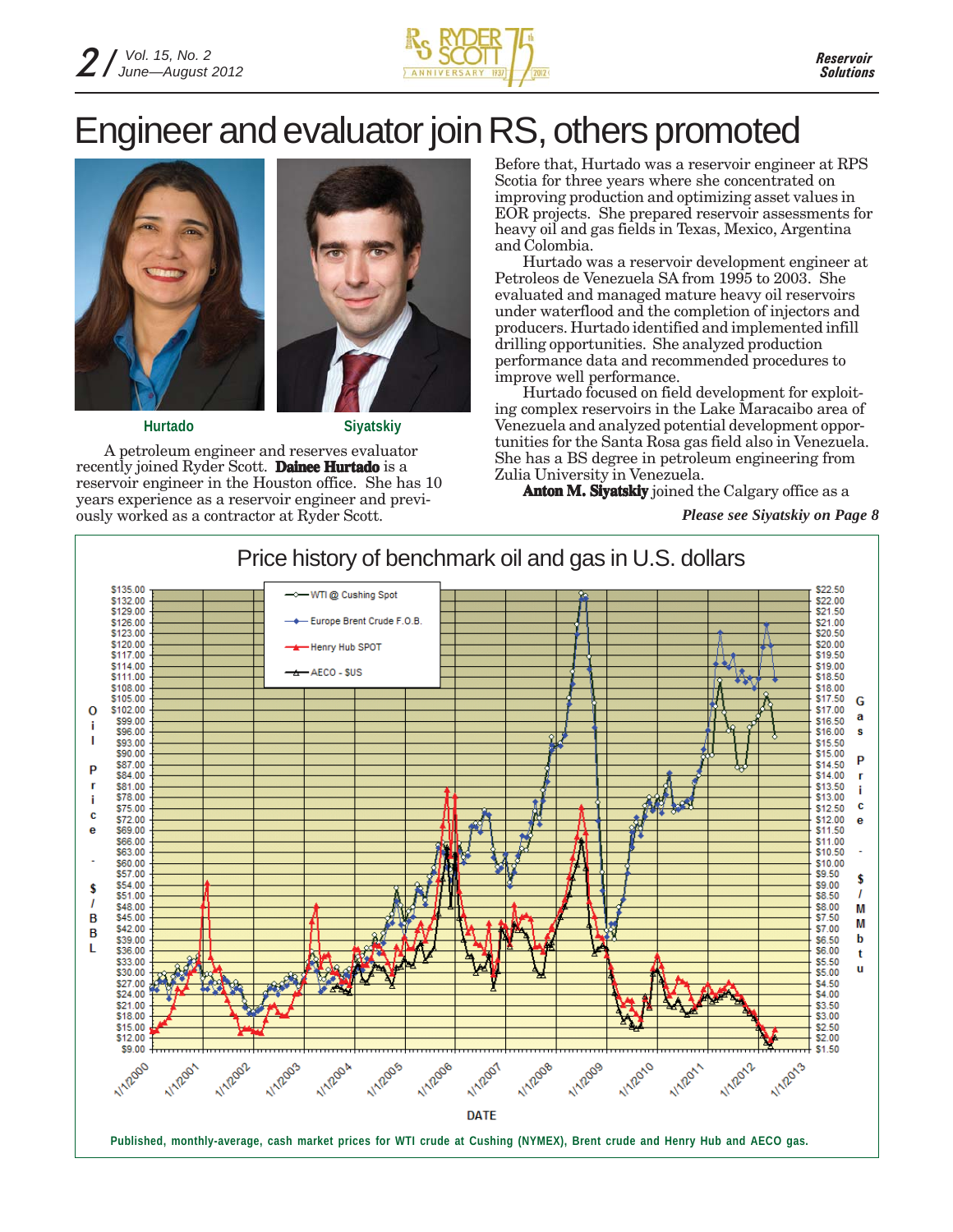

#### *Bakken—Cont. from Page 1*

cells, 8.4 percent porosity, 35 percent water saturation, 16.1 MMBO of OOIP, 6,900 psi initial reservoir pressure, 1,000 psi FBHP and initial rate of 1,100 bfpd. The following results are presented on an unrisked basis.





#### Key Points: Spacing and EUR

Total EUR for the 1280-acre area continues to increase over the range of simulated scenarios.

EUR per well decreases as well count increases indicating varying levels of interference. For example, with four wells, each recovers approximately 80 percent of a single-well scenario while the total EUR is more than three times that of a single well.

EUR alone is not sufficient to determine optimal spacing. Economics are required.



**Figure 2. Sensitivity to economics was investigated by varying development and operating costs plus or minus 20 percent. Similar sensitivities could include changing product prices. The PV10 for each well count is normalized by the PV10 of the one-well scenario. As in Figure 1, all laterals are equally spaced within a 1280 acre area and are drilled at time zero.**

#### Key Points: Economics, spacing

Economics degrade with increasing well density. Higher well density can still be profitable, but provides less "bang for the buck."

The optimal PV10 (peak of the curve) is highly dependent on economic input parameters. For this study, Ryder Scott did not evaluate completion efficiency related to lower or higher initial rates, which can drastically affect PV10 and optimal spacing.

Over the range shown, results are more sensitive to increasing costs vs. decreasing.

*Please see Bakken on Page 4*

### Rietz to present at SPE event in London

"Reserves: Where commercial and technical interests unite" will be presented by **Dean Rietz**, managing senior vice president at Ryder Scott, on June 27 at the Society of Petroleum Engineers London First Annual Conference and Exhibi-

tion. The two-day event at Savoy Place focuses on managing risk and adding value throughout the upstream oil and gas life cycle

Rietz will summarize the concept of reserves and why all aspects of the oil and gas industry rely on sound reserves estimates. Emphasis will be placed on the inherent uncertainty associated with estimating reserves as well as facets built into the process to address risks associated with recovery.

Next, comparisons will be made to point out the similarities and differences between the main standards (definitions) used to quantify reserves throughout the world. Finally, discussion will be directed to addressing some of the subtle but important nuances in obtaining reliable estimates.

The presentation is posted at www.ryderscott/Presentations/ index.php.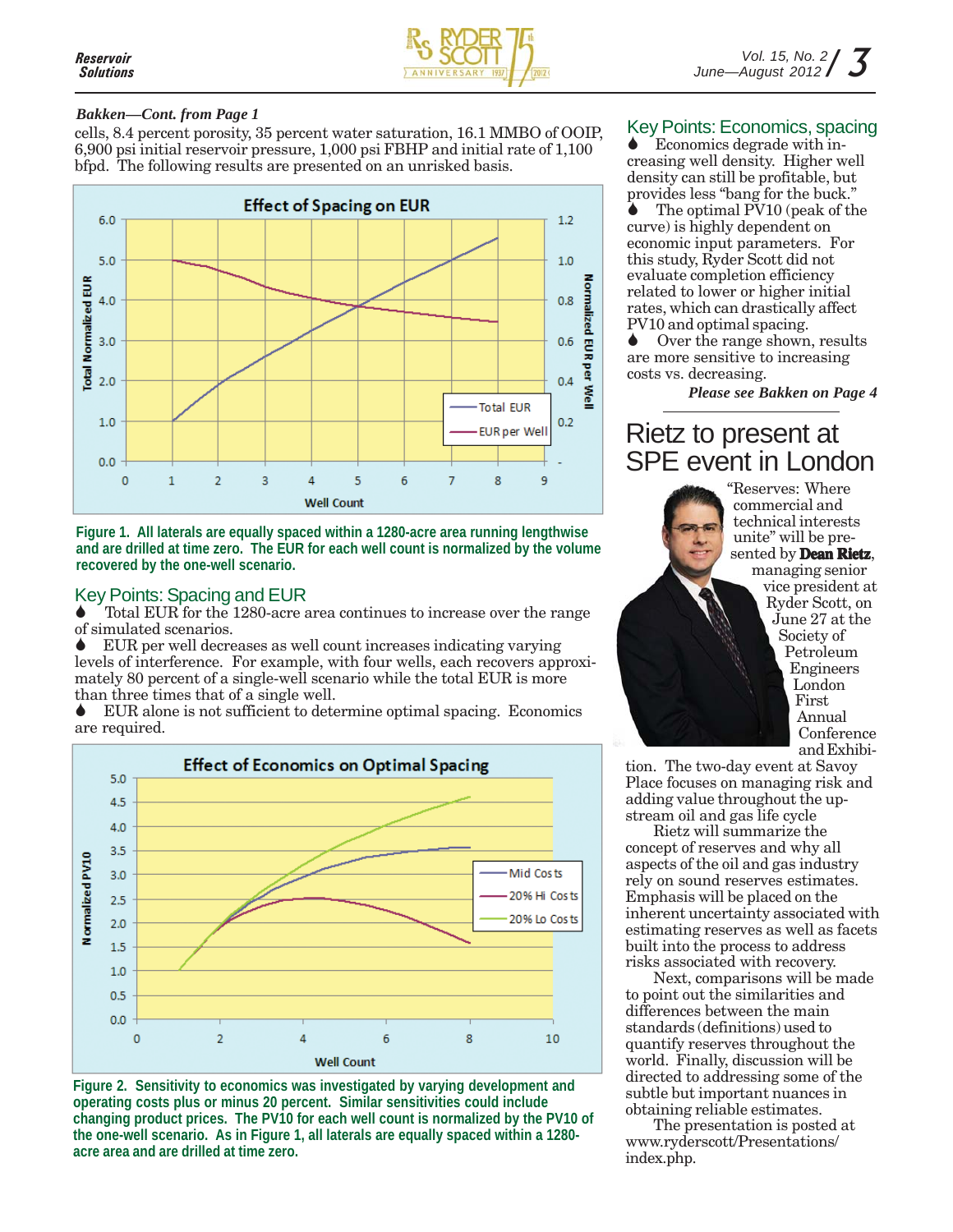#### *Bakken—Cont. from Page 3*

| <b>Internal Economic Hurdles</b> |                 |             |             |             |             |
|----------------------------------|-----------------|-------------|-------------|-------------|-------------|
| Well                             | Norm. F&D Norm. |             | Norm.       | Norm.       | Norm.       |
| Count                            | Cost            | <b>PV10</b> | <b>PV15</b> | <b>PV20</b> | <b>PV25</b> |
|                                  | 1.00            | 1.00        | 1.00        | 1.00        | 1.00        |
| 2                                | 1.05            | 1.93        | 1.96        | 1.97        | 1.98        |
| 3                                | 1.15            | 2.56        | 2.64        | 2.68        | 2.71        |
| 4                                | 1.23            | 2.97        | 3.08        | 3.13        | 3.13        |
| 5                                | 1.30            | 3.24        | 3.34        | 3.35        | 3.28        |
| 6                                | 1.35            | 3.42        | 3.47        | 3.41        | 3.23        |
|                                  | 1.40            | 3.53        | 3.51        | 3.35        | 3.02        |
| 8                                | 1.44            | 3.57        | 3.48        | 3.20        | 2.69        |

**Table 1. Two examples of types of internal economic criteria are shown: Finding-anddevelopment costs and returns. Peak returns are highlighted in yellow. The PV10 peaks in the eight-well scenario. The F&D cost for each well count is normalized by the F&D cost per barrel for the one-well scenario. Similarly, the present value per barrel for each well count is normalized by the PV per barrel of the one-well scenario. As before, all laterals are equally spaced within a 1280-acre area and are drilled at time zero.**

#### Key points: Internal Economic Hurdles

Selection of the optimal well density depends upon any given company's particular internal economic hurdles. (Any number of criteria could be shown. These are only examples.)

F&D costs per incremental volume increase with well count because each additional well has fewer incremental reserves.

 $\bullet$  As the hurdle rate increases, the optimum well density, i.e. peak return, highlighted in yellow, decreases.



**Figure 3. Often the initial well is drilled to hold the lease and infill wells are added later. Here the four-well scenario was run with the first well drilled at time zero and with the three infills all added simultaneously at a future time. The PV for each delayed scenario is normalized by the PV of the four-well scenario at time zero. As before, all laterals are equally spaced within a 1280-acre area.**

#### Key Points: Pace of development and economics

Even after a development spacing plan is selected, project economics are affected by the pace of development.

As one might expect, the degradation of economics is more pronounced at higher hurdle rates.

"Optimum spacing density is largely a question of economics." —Gardner



**Gardner**

### **Conclusions**

 Optimum spacing density is largely a question of economics. Overall EURs for a 1280-acre area generally increase with downspacing but incremental recoveries decrease with each infill because of interference.

Optimum spacing density depends on reservoir quality, local cost and price environment and internal economic criteria.

Even after development spacing is planned, the pace of development still needs to be factored into project economics.

Optimum spacing density varies depending on assumptions in a given model and economic parameters. In this model, if development and operating costs exceed the basecase (mid) costs by 20 percent, then four wells per 1280 acres is an optimum case for maximum cash flows discounted at 10 percent per year. Using a base-case cost scenario, 160-acre spacing is optimum.

In practice, optimum densities vary widely for the 200,000-squaremile, heterogeneous Bakken formation. No one size spacing plan fits all.

For more information, please email Gardner at steve\_gardner@ryderscott.com.

*Editor's Note: The results of the Ryder Scott simulation presented herein are highly dependent on models and assumptions, which do not necessarily approximate the specific circumstances of a particular area or operator. The conclusions of the simulation study are intended for instructive purposes only and are not directly applicable to specific projects.*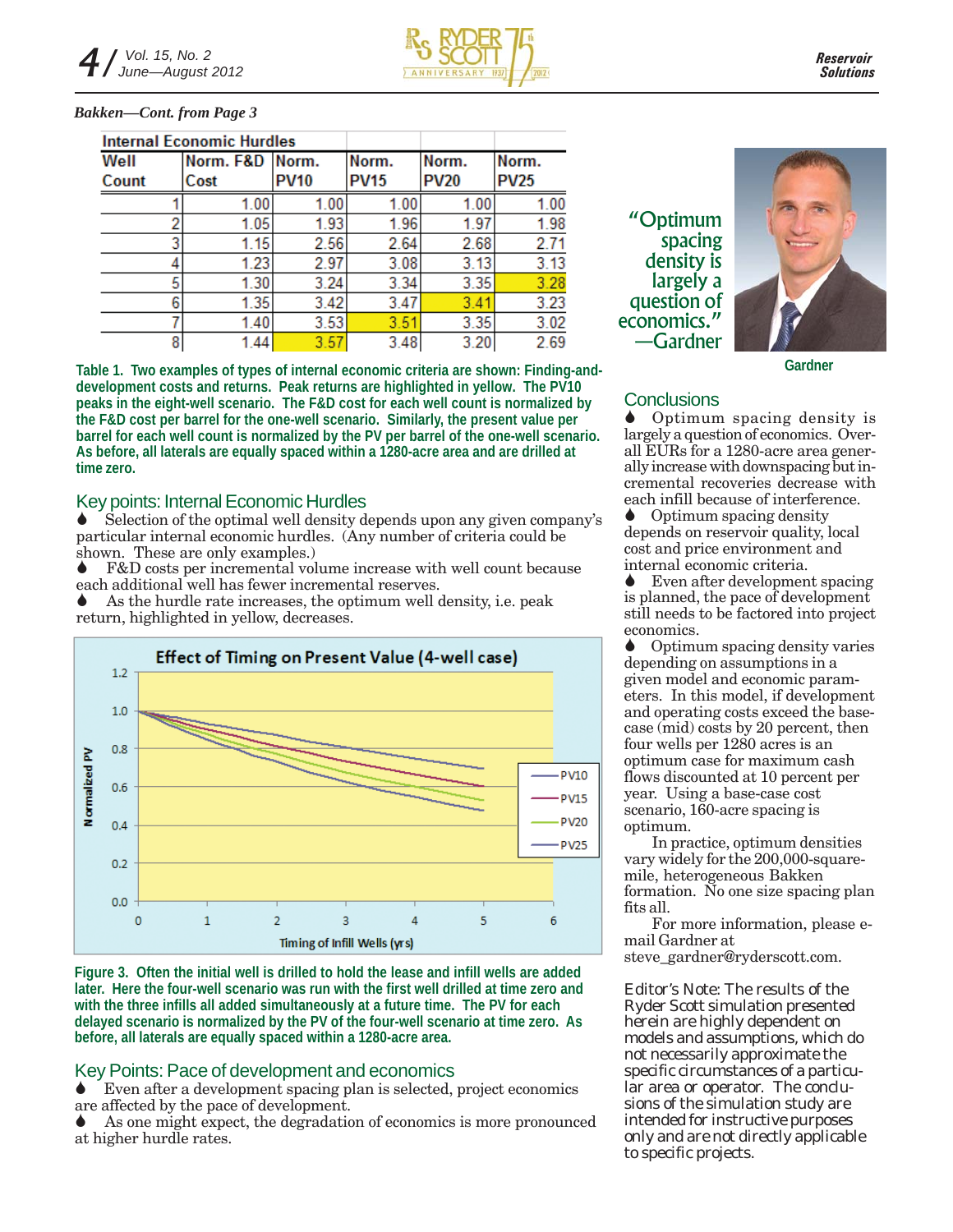



### New versions of Ryder Scott add-in applications for Excel rolled out as latest freeware offering on website

Ryder Scott released the latest Microsoft Office 2010-compatible versions of its Reservoir Solutions freeware programs on its website at www.ryderscott.com/ Software/RS-Downloads. The petroleum engineering and geoscience add-in applications for Microsoft Excel are used in more than 80 countries by an estimated 10,000 users. The new versions are

compatible with all versions of Excel released after Excel 97, and include for the first time, versions written in native file formats for Excel 2007/2010, including 64-bit versions. This latest iteration of Reservoir Solutions software incorporates two complete versions—one for Excel 2003 and earlier and the other for Excel 2007/2010.

Solutions Software

Reserved

The following summaries describe the capabilities and functions of each spreadsheet application.

The **rscCBM** program provides the user with versatile coalbed methane volumetrics analysis tools.

The program incorporates standard Langmuir parameters obtained from laboratory analysis of coalbed core samples and has a feature-rich set of calculation procedures to provide useful, reliable results. The volumetrics

program presents a graphical representation of results for each zone, seam or well, which can be printed. Data validation and enhanced naviga-

tion are used extensively. In each case where calculated results are anticipated in

the program, the user may optionally override such calculations. Those changes will be evident to the user by a change in background color. That is especially important when no lab data is available and calculations are entered manually rather than basing them on Langmuir parameters.

The templates in rscCBM are large by design and use "frozen panes" to facilitate data entry and visualization of graphical results. That could create difficulties

for users with low-resolution graphics displays. To compensate, the program automatically detects the user's display settings to set or eliminate frozen panes.



**TruVert 2-D** provides a sophisticated calculation procedure to determine true vertical thickness (TVT) and net pay in deviated wellbores that penetrate dipping reservoirs. While the computation procedures are relatively simple, manual TVT calculations can be very time consuming and often confusing. With TruVert 2-D, the user enters measured-depth log data, either measured

or subsea contact depths and standard directional survey data for rapid, accurate calculation results.

 TruVert 2-D enables the advanced user to emulate heterogeneous reservoir stratigraphy, providing net pay calculations by phase. As a bonus, TruVert 2-D incorporates Excel's versatile graphics-handling capabilities to provide the energy professional with printer-friendly, hard-copy output of individual reservoir geometry.

**RyVOL** facilitates the preparation of volumetric reserves estimates for oil and gas wells and reservoirs. The menu-driven program provides templates for either oil or gas reservoirs and allows the user to determine such fluid and reservoir properties as gas deviation factors, pseudocritical temperatures and pressures, oil- and gas-formation volume factors and calculated solution gas-oil ratios.

Volumetric in-place and recoverable reserves are based on user input for reservoir volumes and recovery factors. Secondary product recovery is calculated either as a percentage of product in-place or as a ratio relative to primary product. RyVOL works with the Reservoir Solutions Modules freeware program. **Reservoir Gas**



**Analysis Software** (ResGAS) computes ( critical pressures and temperatures and specific gravities and heating values of a gas stream. The application works with the Reservoir Solutions Modules program.

The computation of gas properties

*Please see ResGas on Page 6*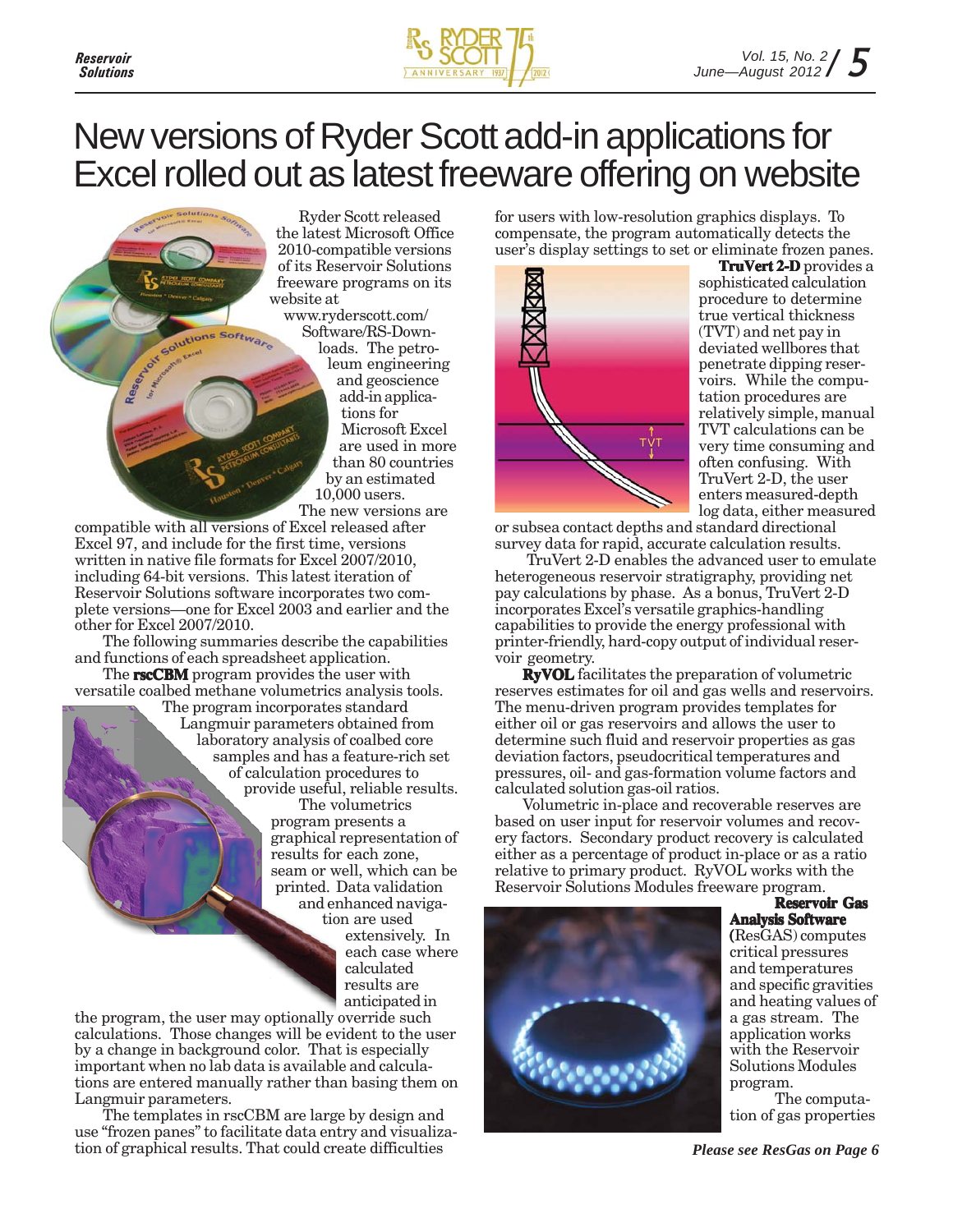

includes corrections for contaminants and adjustments for condensate content. ResGAS also calculates wet gas in place and recoverable wet-, dry- and sales-gas volumes as well as recoverable condensate volumes.

ResGAS computes the estimated recovery of propane, butane and sulfur and approximates the BTU content of separator and gas sales. A user must enter separator-gas component percentages derived from laboratory analysis and other data input, including well and reservoir parameters and recovery factors.

**Reservoir Solutions Modules** 1.0 gives reservoir engineers the capabilities to solve common problems requiring the calculation of oil and fluid properties, such

as pseudocritical properties, compressibilities and formation-volume factors. Included in the program are functions for calculating Tc (pseudocritical temperature), Pc (pseudocritical pressure), Z factor (real gas deviation), shut-in bottomhole pressure,

Cg (gas isothermal compressibility), Cw (water isothermal compressibility), Co (oil isothermal compressibility), Bo (oil formation volume factor) and Bg (gas formation volume factor).

**QuickLook** economics evaluation software gives the user a simple, fast tool to compute screening economics for prospects, evaluate workovers and recompletions and run preliminary lending economics. The user can run complete reserves and cashflow projections for individual wells or properties.



QuickLook computes up to four distinct product streams, two oil and two gas, and secondary product streams based on gas-oil ratios or condensate yields. The program provides options for exponential, hyperbolic, harmonic and

manual product projections. A user can also subtract or add together streams. QuickLook also has multiple expense, tax and investment-parameter options as well as a provision for abandonment costs.

The **Material Balance** application automatically calculates original gas in place (OGIP), estimated ultimate recovery (EUR), BHP/Z vs. cumulative gas production and Tc and Pc properties from gas gravity while adjusting for contaminants. Using the popular Cullender-Smith (1956) method as modified by Ryder Scott, the utility software also predicts shut-in bottomhole pressures from tubing pressures in gas wells.

With the **Flowing Pressure Analysis** program, a user can evaluate the performance of producing gas or gas-



program enables the user to calculate flowing bottomhole pressures (FBHP) for gas wells. The application also automatically computes associated backpressure equation parameters and displays a traditional log-log backpressure curve at the user's option.

For producing wells, absolute open flow (AOF) potential is also calculated. Static bottomhole pressure (SIBHP) can be determined from shut-in tubing pressure (SITP).

The application integrates techniques derived from Cullender-Smith and Turner, Hubbard and Dukler (1969). Ryder Scott modified those algorithms for today's high-speed computers.



With **LogWizard**, a user analyzes densityneutron or sonic logs using either of two templates and calculates the following petrophysical values based on user-

selected methods:

Shale content—Applicable to consolidated and unconsolidated formations

Total porosity—Uses arithmetic-average or sumof-squares method

Effective porosity—Uses arithmetic-average or sum-of-squares method

Formation water saturation—Solves using Archie or modified Simandoux algorithms

For sonic logs, the program template uses interval transit time to calculate uncorrected sonic and effective porosities. For water-saturation and shale-content computations, LogWizard includes visual basic functions that can be exported or linked to other Excel applications.

Based on user-selected criteria, LogWizard calculates gross reservoir sand thickness and net pay thickness as well as average porosities and water saturations for pay sections. The program also incorporates an Rw calculator to assist users in computing formation water resistivity from log data. The template also contains areas for entering core data or notes.

**RamBal** is an easy-to-use, Excel-based tool for material balance calculations to help predict future performance of abnormally pressured, unconventional gas fields. The algorithm compensates for reservoir rock and water compressibility in determining both OGIP and recoverable reserves and accounts for finite downdip free water expansion. The program requires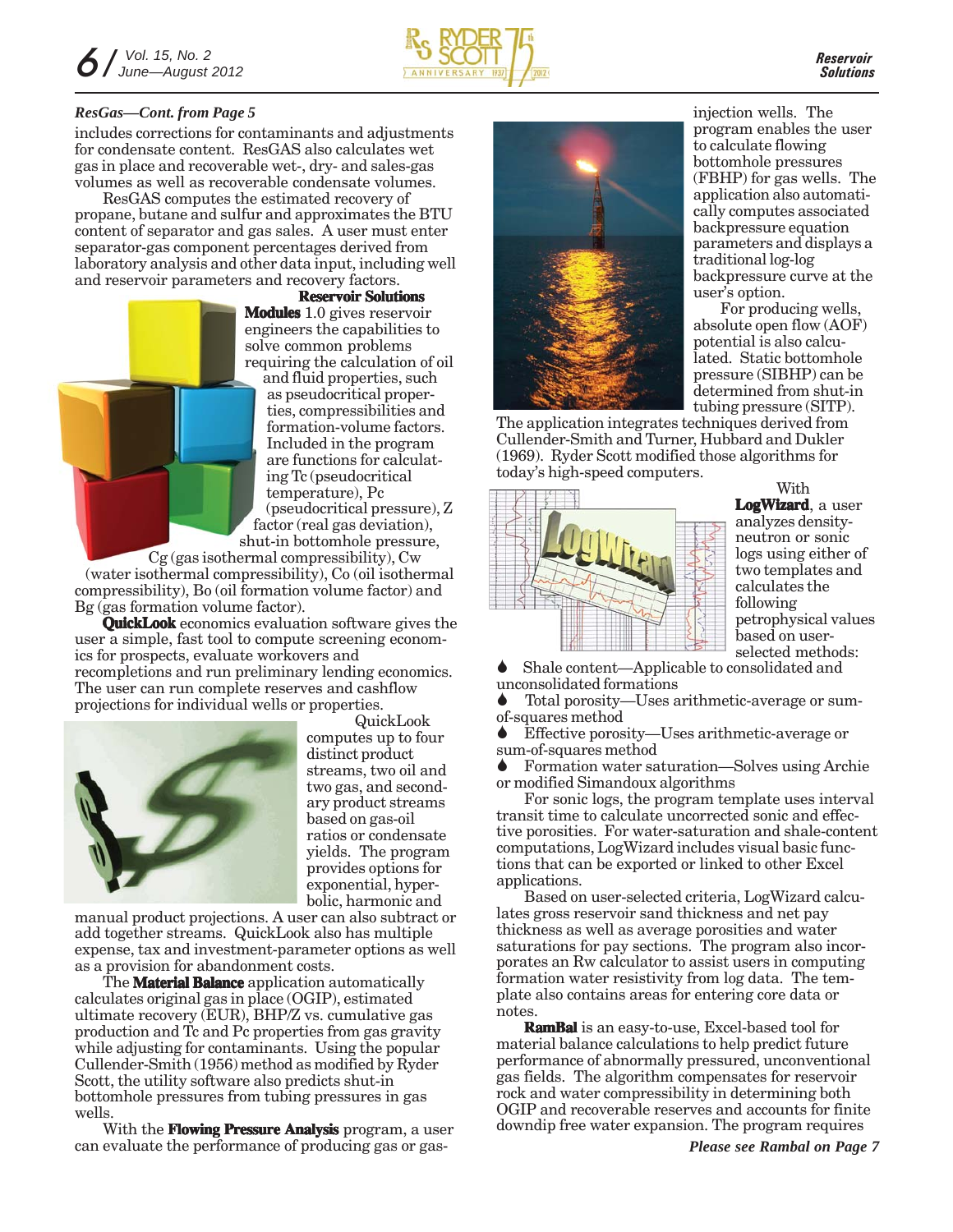

### Following proper well-testing guidelines assures that key data is valid and available for reserves evaluations



nies needing expert assistance. General guidelines for testing a well are as follows: 1. Estimate reservoir and fluid properties, i.e., pressure, temperature, net pay, porosity, water saturation, permeability, FVF, viscosity and compressibility. 2. Conduct geological interpretations to determine possible flow boundaries, either stratigraphic or **Oetama**

structural. 3. Make sure that test (flow) time duration is long enough to scan the reservoir for predetermined areas of investigation and anticipated flow boundaries, if any. 4. If pressure buildup is conducted, shut-in duration should be approximately the same as the flow time. A

Before conducting well tests, knowing more about what procedures and types of data are needed for reserves evaluations helps in planning. Oil andgas companies don't want to sadly lack key information after testing.

**Teddy Oetama** , senior petroleum engineer, provides well test design,analysisand supervision for compabuildup testis preferred to drawdown, because it provides better reservoir characterizations. 5. Minimize wellbore storage by testing with packers, tubing and a downhole shut-in tool.

6. Install downhole pressure and temperature gauges in the tail pipe section below packer. Electronic gauges are preferred to mechanical ones.

7. The gauges should be able to handle anticipated maximum pressure and temperature.

8. The gauge clock time should be long enough for the anticipated test duration.

9. Have surface surveillance to monitor downhole pressure over time.

10. Clean up the well to recover wellbore fluid and mud filtrate.

11. Test the well from lower to upper intervals sequentially.

12. Continuously monitor and record pressure and fluid rates over time.

13. Strive to have a constant and sustainable rate for considerable long duration in days preferably.

Once the test is completed, flow the well with the lowest possible rate. When the rate is stabilized, conduct fluid sampling. Bottomhole fluid sampling is preferred. Otherwise conduct surface sampling. Measure fluid rates accurately during sampling.

For more information, contact Oetama at teddy\_oetama@ryderscott.com.

### Public sources for oil and gas pricing data are handy for use in estimating petroleum reserves and cashflow profiles

Ryder Scott uses benchmark pricing data from the following public sources as a start in determining oil and gas pricing used in reserves reports.

**WTI** Cushing crude oil spot price —Wall Street Journal web page:

http://online.wsj.com/mdc/public/page/2\_3023 cashprices.html?mod=mdc\_pastcalendar

**Brent crude spot price** —U.S. EIA web page: http://www.eia.gov/dnav/pet/hist/ LeafHandler.ashx?n=PET&s=RBRTE&f=D

 **Mont Belvieu propane spot price** —U.S. EIA web page:http://www.eia.gov/dnav/pet/hist/

LeafHandler.ashx?n=pet&s=eer\_epllpa\_pf4\_y44mb\_dpg&f=d **Plains All American Pipeline posted oil prices** Plainswebpage:http://www.paalp.com/fw/main/ Crude\_Oil\_Price\_Bulletins-1363.html

 **Chevron California posted oil prices** —Chevron CrudeOil Marketing web page: http:// crudemarketing.chevron.com/crude/north\_american/

bulletin\_archive.aspx

Gas prices **-**Natural Gas Intelligence (paid subscription): http://intelligencepress.com/

The firm makes no claims or warranties regarding the accuracy of information on those web sites. Users are encouraged to verify or confirm prices from other sources. Prices on those sites also do not reflect differentials.

**Fred Ziehe** , managing senior vice president, is an expert in oil and gas pricing. For more information, contact Ziehe at fred\_ziehe@ryderscott.com.

#### *Rambal—Cont. from Page 5*

only commonly available reservoir pressures, temperature data and gas properties and includes "calculators" and tipsto help experienced petroleum professionals assess appropriate compressibility coefficients as well as the conversion of separator gas components to reservoir (wet gas) conditions.

A user's manual is included in an Excel file accessible from the engineering menu. As is the case with all posted freeware, the material balance application produces presentation-quality, on-screen views and printer-friendly, hard-copy output.

Editor's Note: Ryder Scott does not guarantee or warrant the accuracy or reliability of the Reservoir Solutions software and disclaims its fitness for any particular purpose.